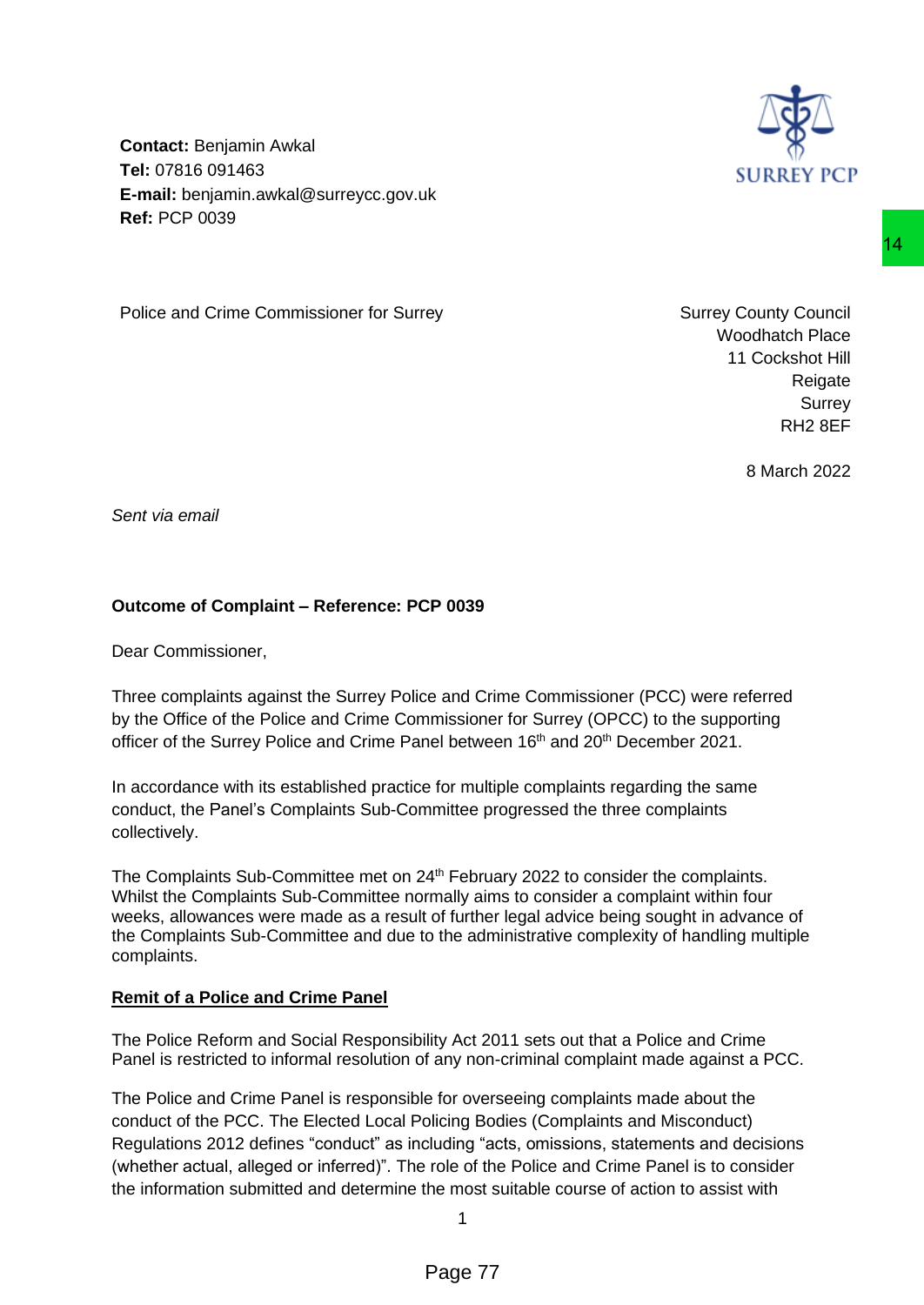informal resolution of the complaint, such as through convening a Complaints Sub-Committee.

The Complaints Sub-Committee has a non-investigatory role and only has the power to consider complaints about the conduct of the Police and Crime Commissioner (and Deputy Police and Crime Commissioner). It may request written comments from complainants and the person complained about and invite the person complained about to make oral representations at its consideration of complaints.

In accordance with the Complaints Protocol in considering the complaint before it the Complaints Sub-Committee shall have regard to:

- The Code of Conduct of the Police and Crime Commissioner;
- Whether the complaint discloses a specific conduct failure identifiable within the Code of Conduct of the Police and Crime Commissioner;
- Whether the complaint related to operational policing matters which the Police and Crime Commissioner has no authority over; and
- The remedies available to it.

#### **The remedies available**

In accordance with the Complaints Protocol, the Complaints Sub-Committee is to determine the most suitable course of action to assist informal resolution, which may include:

- Asking the Panel's Support Officer to write an explanatory letter to the complainant on behalf of the Complaints Sub-Committee;
- Requesting that an officer of the PCC's Office write an explanatory letter to the complainant;
- Suggesting a change to the Office of the PCC policy;
- Requesting that an apology be tendered by the person complained about (no apology may be tendered on behalf of the person complained against unless that person has admitted the alleged conduct and agreed to the apology).

Guidance issued by the Home Office explains that "informal resolution is a way of dealing with a complaint by solving, explaining, clearing up or settling the matter directly with the complainant, without an investigation or formal proceedings. It is not a disciplinary process, and does not involve the imposition of any sanction. It is a flexible process that may be adapted to the needs of the complainant and the individual complaint. It may involve the person complained against explaining their conduct and, if appropriate, apologising for it. This could be done by correspondence or in a face to face meeting. The method of informal 14<br>
14 representations at its consideration of complaints.<br>
In accordance with the Complaints Protocol in cons<br>
Complaints Sub-Committee shall have regard to:<br>
16 Code of Conduct of the Police and Crime Commissione<br>
17 The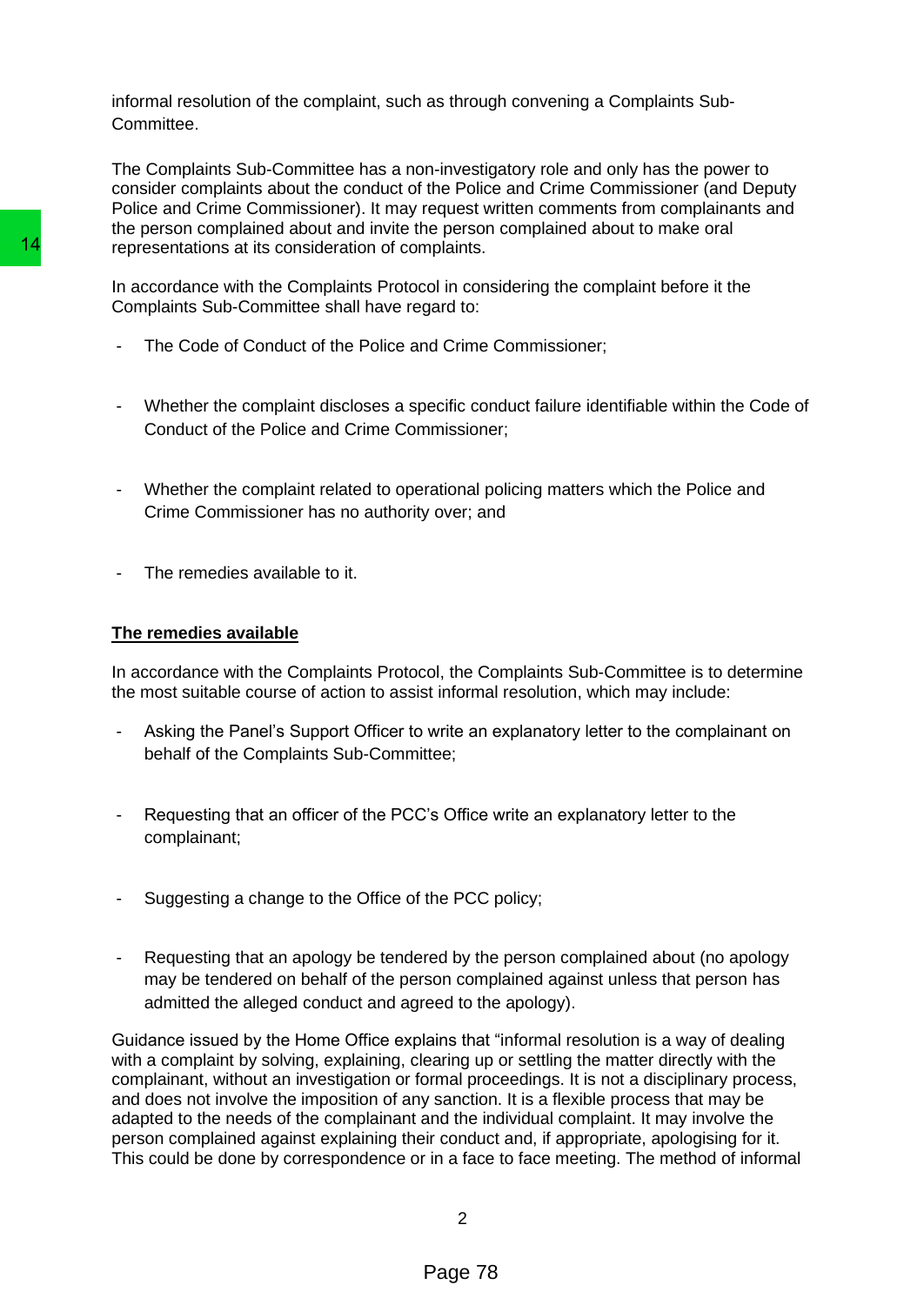resolution is left up to the individual PCP, provided that it is in accordance with the Regulations and guidance issued by the Secretary of State."<sup>1</sup>

Regarding Police and Crime Panels, there exist no legal powers to apply formal sanctions other than to provide an opinion on the conduct of the officeholder concerned and the remedies set out above; the PCC is held accountable by the ballot box.

### **The Complaints Sub-Committee's Considerations**

The Complaints Sub-Committee was required to consider three complaints following a tweet made by the PCC on 12<sup>th</sup> December 2021. The comments made were in the course of an ongoing public debate, which has been referred to elsewhere as the "transgender debate", with differing views being expressed which have been broadly described as being from a gender critical or gender identification stance.

The debate generates strong feelings and the Complaints Sub-Committee wished to make clear that its role was not to consider or reach any view on the merits of any side of this debate. Its sole responsibility was to consider the conduct raised in the complaints concerning the PCC, the Code of Conduct and other obligations which apply to the office, and if any remedy it was able to recommend could help the informal resolution of the complaints before it. **14**<br>
sincerations<br>
interation consider three complaints following a tweet<br>
i. The comments made were in the course of an<br>
have been broadly described as being from a<br>
nhave been broadly described as being from a<br>
the Comp

Any conclusions reached on these questions should not be read as providing support or diminishing the views of either side in that debate. Neither should they be read as categorising the PCC's views as being on any side of the debate.

### **The substance of the complaints**

The conduct complained about was a tweet published by the Commissioner on  $12<sup>th</sup>$ December 2021 while 'quote tweeting' a tweet by another person.

### The Commissioner wrote:

*It's not a niche issue, it's not 'hysterical' of women to be taking to the streets about it. We will not accept this gaslighting from men who keep telling us they are women, or those who enable it*. *#IStandWithJKRowling*.

The tweet the Commissioner was 'quote tweeting' read: *War is Peace. Freedom is Slavery. Ignorance is Strength. The Penised Individual Who Raped You Is a Woman. [link to Sunday Times article]*

The article to which the tweets relate (a copy of which was supplied to the Sub-Committee by the Commissioner) was published by *The Sunday Times* on 12th December 2021 and titled *'Absurdity' of police logging rapists as women*.

<sup>1</sup> Home Office, *Guidance: Police and crime panel handling of complaints and conduct matters about the PCC* (November 2012)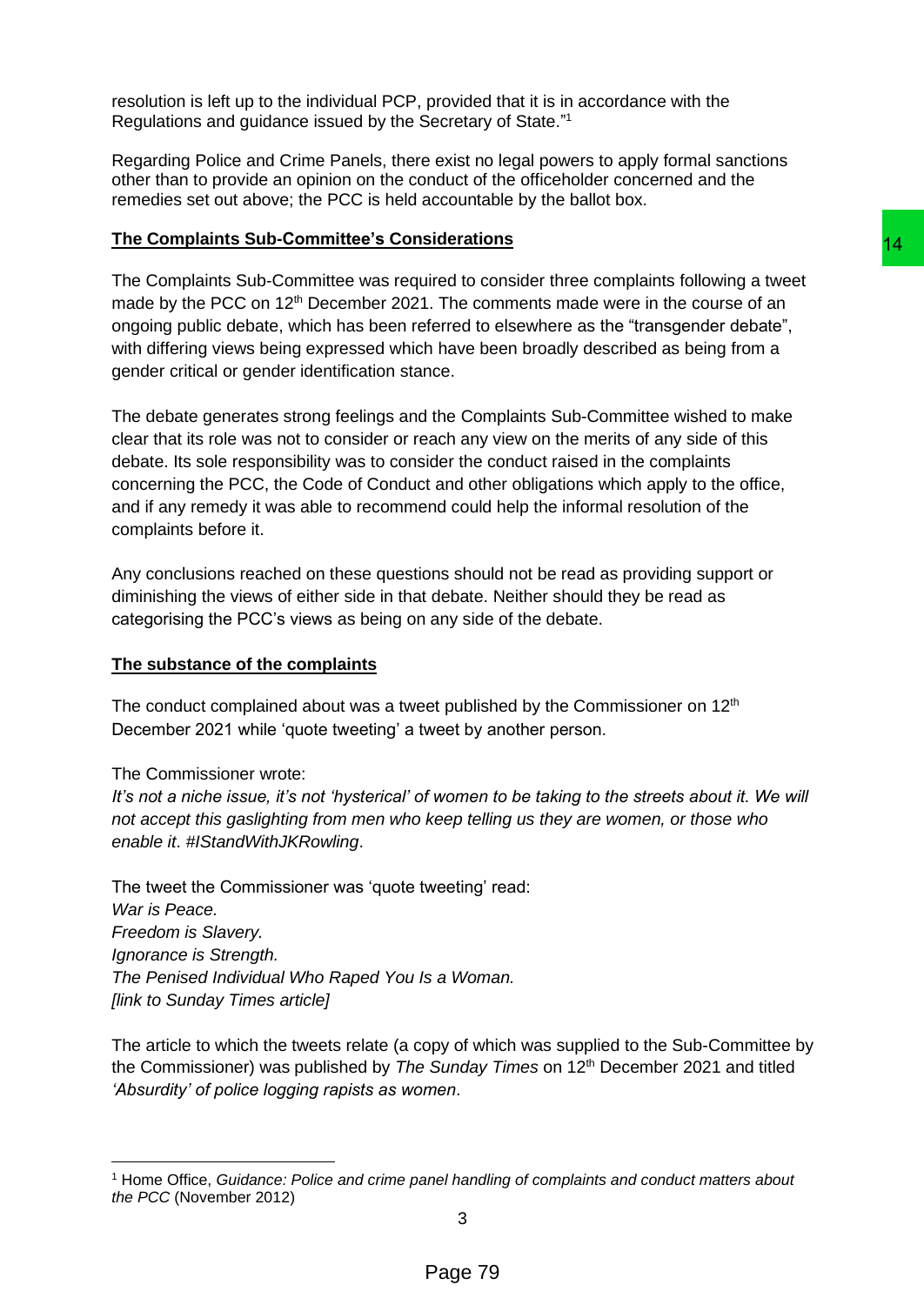In summary, the three complaints collectively alleged that in publishing her tweet the Commissioner:

- was transphobic and gratuitously offensive;
- undermined trust in policing;
- breached section 149 (the public sector equality duty) of the Equality Act 2010; and
- breached the General Obligations contained in her Code of Conduct.

## **Having regard to the PCC's Code of Conduct:**

The Complaints Sub-Committee focused on the following provisions of the Code of Conduct:

"This code does not apply when I am acting in a purely private capacity."

"Objectivity - Holders of public office must act and take decisions impartially, fairly and on merit, using the best evidence and without discrimination or bias."

"Selflessness - Holders of public office should act solely in terms of the public interest."

"Leadership - Holders of public office should exhibit these principles in their own behaviour. They should actively promote and robustly support the principles and be willing to challenge poor behaviour wherever it occurs."

- 2. General Obligations: "I agree:
	- a. To treat others with dignity and respect
	- b. Not to use bullying behaviour or harass any person
	- c. Not to conduct myself in a manner which:
		- i. Is contrary to the policing protocol and/ or
		- ii. Could reasonably be regarded as bringing my office into disrepute".

# **Legal advice to the Complaints Sub-Committee**

The Complaints Sub-Committee has been advised:

Whether any particular expression of beliefs on either side of a debate amounts to unlawful discrimination or harassment in any given situation will always be a highly fact-sensitive question. But, in general, expressing beliefs as part of a respectful discussion or where relevant to the circumstances, or outside work as part of the public debate about these issues, is likely not to be discriminatory.

That holding and expressing gender critical beliefs does not inherently interfere with the rights of trans people, even though some people may find such beliefs offensive or distressing. This does not mean that people with gender critical views can 'indiscriminately' or 'gratuitously' refuse to use a trans colleague's preferred pronouns. To do so may constitute unlawful harassment of that person. But expressing gender critical views, including referring to a trans person's biological sex, will not necessarily constitute harassment, and whether it does in any given situation is a highly fact-sensitive question. **Having regard to the PCC's Code of Conduct:**<br>The Complaints Sub-Committee focused on the foll<br>
"This code does not apply when I am acting<br>
"Chiectivity - Holders of public office must a<br>
and on merit, using the best evide

In the application of these principles to the consideration of the complaints before it, the Complaints Sub-Committee was advised that the PCC is entitled to express her beliefs and views, whatever side they may be on, in the course of public debate, even though some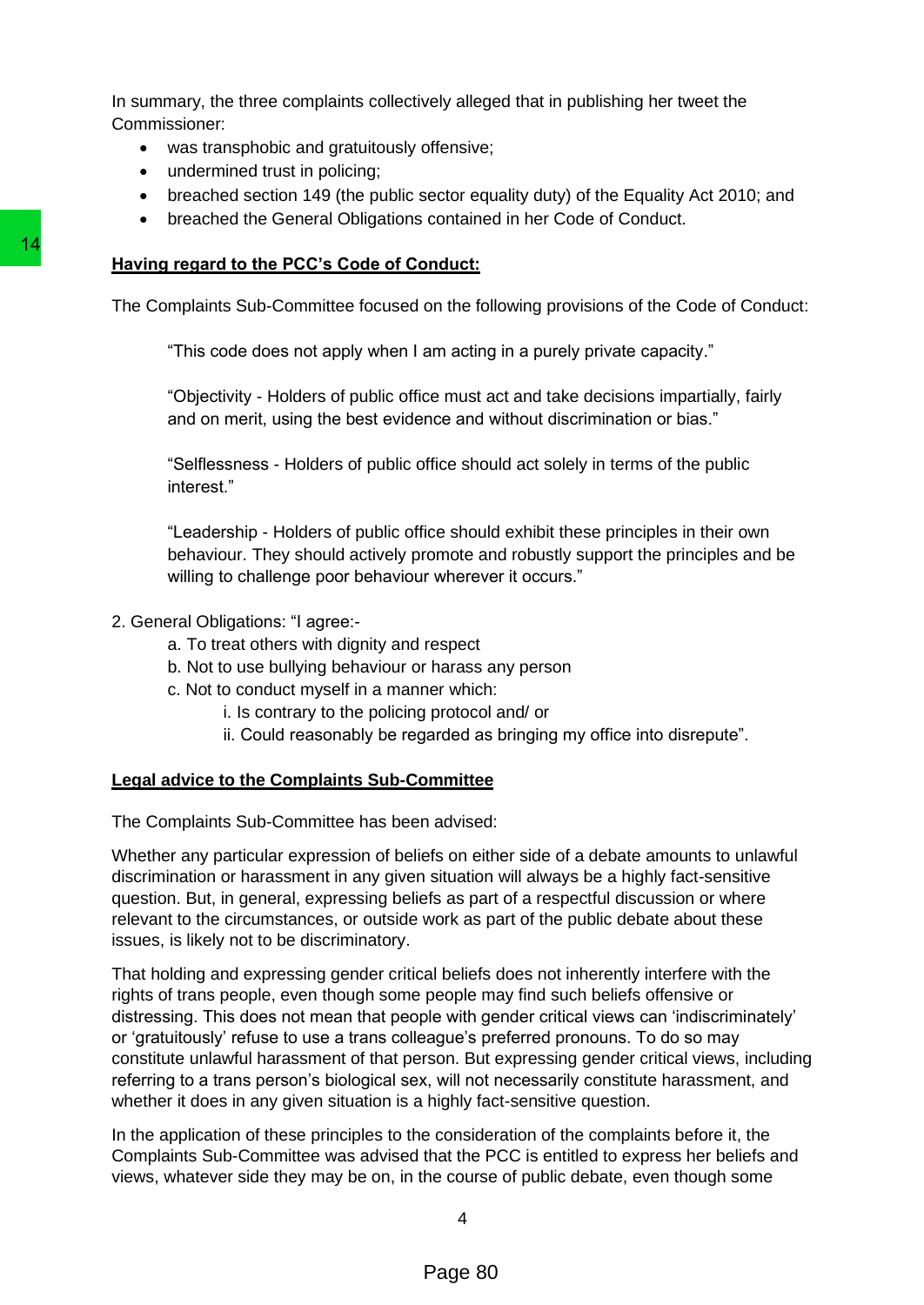people might find the views offensive or distressing. The Complaints Sub-Committee needed to consider whether the way in which the views were expressed by the PCC, was indiscriminate, gratuitous, disrespectful or without showing dignity to others, which could be considered a breach of the Code of Conduct.

Regarding the Public Sector Equality Duty (PSED) raised in the complaints, the role of the PCC is subject to the PSED, and the PCC must have due regard to the duties when discharging the functions of the office. The Complaints Sub-Committee has a role to seek to informally resolve complaints concerning conduct, and it is beyond the Committee's remit and procedure to determine whether the PCC had breached statutory duties in the discharge of functions; such findings are made in the courts.

## **The Complaints Sub-Committee's Findings**

The Complaints Sub-Committee carefully considered all the material before it, being the complaints, the representations made by the PCC on the complaints, extracts from Twitter and screenshots, and the Sunday Times article referred to above.

The Sub Committee found as follows:

- The complaints concerned new and different conduct (the tweet) from those previously considered by the Sub-Committee. They were not repeat complaints.
- That the Police and Crime Commissioner was acting in her capacity as Police and Crime Commissioner for Surrey when she published the tweet as her twitter account clearly identified her as the Police and Crime Commissioner for Surrey.
- The Complaints Sub-Committee had a remit to consider the informal resolution of complaints in relation to a breach of the Police and Crime Commissioner's (PCC) Code of Conduct. One complaint referenced discrimination in the context of the PSED. The Sub-Committee was not tasked with, or equipped, to determine if a statutory duty of the PSED had been adhered to; this was a matter for judicial determination. is Complantits Sub-Committee has a role to seek to<br>
econduct, and it is beyond the Committee's remit<br>
PCC had breached statutory duties in the discharge<br>
PCC had breached statutory duties in the discharge<br>
considered all t
- The PCC is entitled to express her views on transgender issues in the course of public debate, and the views she expressed did not inherently interfere with the rights of trans people and could not be said to be discriminatory in themselves. This was the case even though the views may cause offence to some.
- In expressing her views, the PCC was subject to an obligation under the Code of Conduct to express those views using language which treated others with dignity and respect.
- The Panel were agreed that the transgender debate was highly sensitive, and if the PCC chose to take part in the debate, she must choose her language carefully if she was to serve the whole community of Surrey.
- The Complaints Sub-Committee was split on whether the section of the tweet "*We will not accept this gaslighting from men who keep telling us they are women, or those who enable it*" failed to treat others with dignity or respect. When read in the context of the Sunday Times article and with the PCC's explanation of her views, some members considered the tweet was not disrespectful. Other members